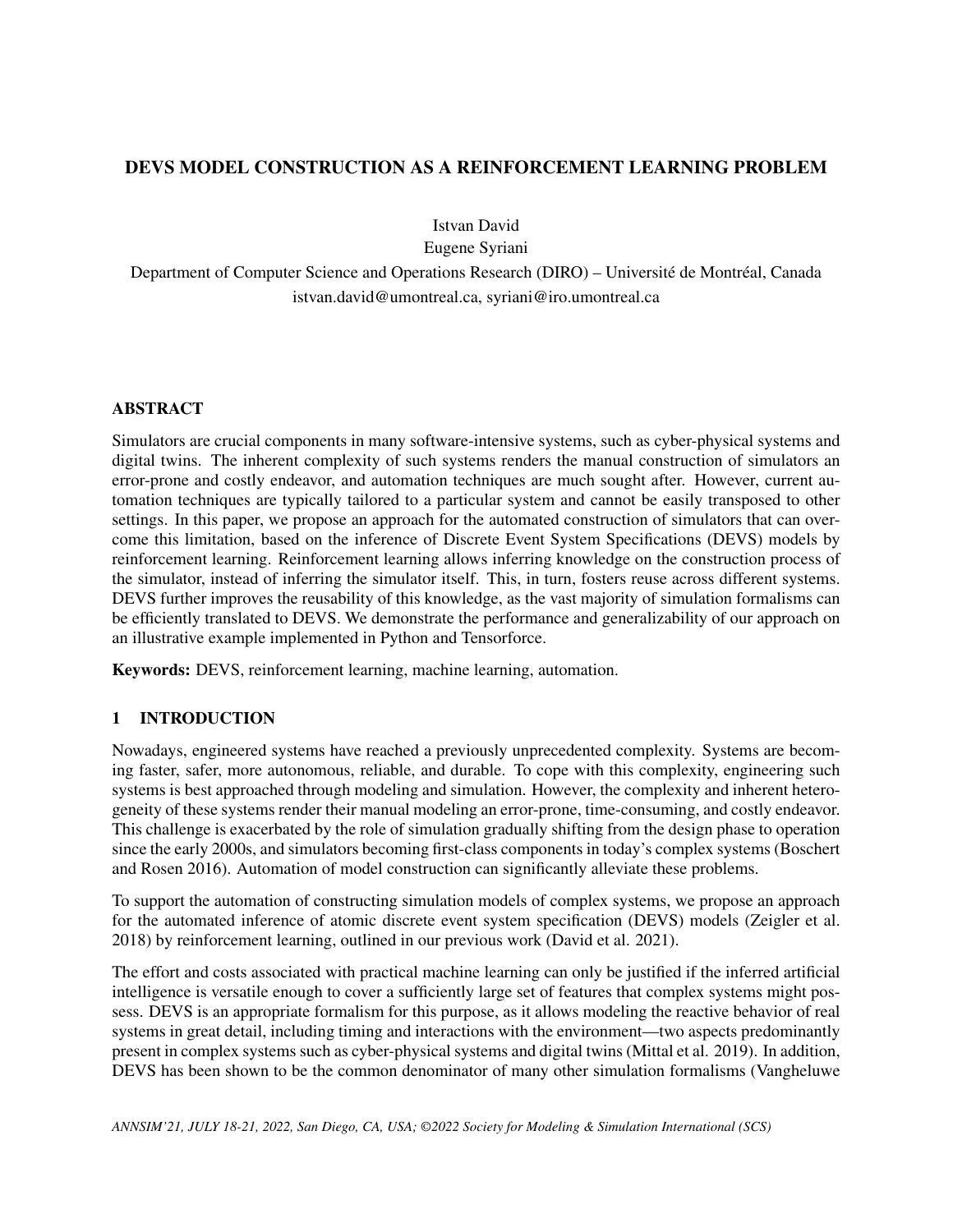[2000\)](#page-11-2), further improving the reusability of the inferred knowledge. Therefore, building an inference framework of DEVS models is a promising solution to maximize the reusability of the approach.

Reinforcement learning [\(Sutton and Barto 2018\)](#page-11-3) is a particularly appropriate machine learning approach in engineering problems where the set of engineering actions is finite and effectively enumerable, such as in the construction of DEVS models. As a learning approach of the unsupervised kind, reinforcement learning does not require *a priori* labeled data. Instead, the learning agent is provided with the set of engineering actions, and by trial-and-error, the agent learns to organize these actions into sequences of high utility. Relying on an explicitly enumerated set of actions bodes well with well-defined formalisms, such as DEVS. The inferred artificial intelligence—referred to as the *policy*—approximates the tacit knowledge of the domain expert and is able to solve not only the specific problem at hand but other congruent problems as well. Therefore, reinforcement learning can be used to learn how to solve a *class* of problems, rather than learning a solution to a particular case, if provided with a problem at the appropriate level of abstraction.

The main contribution of this paper is the sound mapping of DEVS model construction onto the concepts and mechanisms of reinforcement learning. This mapping allows for learning DEVS model features, such as states, transitions, events, etc. The feasibility and utility of the approach are demonstrated through an illustrative example. Finally, we discuss the main challenges and opportunities.

### 2 BACKGROUND

In this section, we review the two main topics our work is based on: DEVS and reinforcement learning.

### 2.1 Discrete Event System Specification (DEVS)

DEVS [\(Zeigler et al. 2018\)](#page-11-0) is a formalism for specifying discrete event systems and their interactions. An Atomic DEVS model is defined as

<span id="page-1-0"></span>
$$
M = \langle X, Y, S, q_{init}, \Delta_{int}, \Delta_{ext}, \lambda, ta \rangle.
$$
 (1)

S is the set of states in the model.  $\Delta_{int}$ : S → S is the internal transition function to the next state. State transitions can be time-based or based on the observation of external events from other models. ta :  $S \rightarrow$  $\mathbb{R}^+_{0,+\infty}$  is the time advance function for each state. It determines the timing of internal state transitions. The model is initialized in the  $q_{init} \in Q$  initial state, with  $Q = \{(s, e) | s \in S, 0 \le e \le ta(s)\}\$  being the set of total states, i.e., states with the time elapsed in them. X denotes the set of input events the model can react to.  $\Delta_{ext}$ :  $Q \times X \to S$  is the external transition function to the next state when an event  $x \in X$  occurs. Y denotes the set of output events other models can react to.  $\lambda : S \to Y$  is the output function.

Additionally, DEVS allows Atomic DEVS models to be recursively composed into Coupled DEVS models, allowing arbitrarily complex hierarchies of DEVS models. Based on the notation by [Van Tendeloo and](#page-11-4) [Vangheluwe \(2017\),](#page-11-4) a Coupled DEVS model is defined as

<span id="page-1-1"></span>
$$
C = \langle X_{self}, Y_{self}, D, \{M\}, \{I\}, \{Z\}, select \rangle. \tag{2}
$$

D is the set of model instances that are included in the coupled model.  $\{M\}$  is the set of model specifications such that  $\forall d \in D \exists M_d : M_d = \langle X, Y, S, q_{init}, \Delta_{int}, \Delta_{ext}, \lambda, ta \rangle_d$ , as defined in [\(1\)](#page-1-0). To connect model instances within a coupled model,  $\{I\}$  defines the set of model influences such that  $\forall d \in D \exists I_d : d \rightarrow D' \subseteq$  $D \setminus \{d\}$ . Similarly to Atomic DEVS models, Coupled DEVS models need to define their input and output events to interface with other models too.  $X_{self}$  and  $Y_{self}$  denote the input and output events, respectively. Due to the independence of models D within the coupled DEVS model, events within the coupled models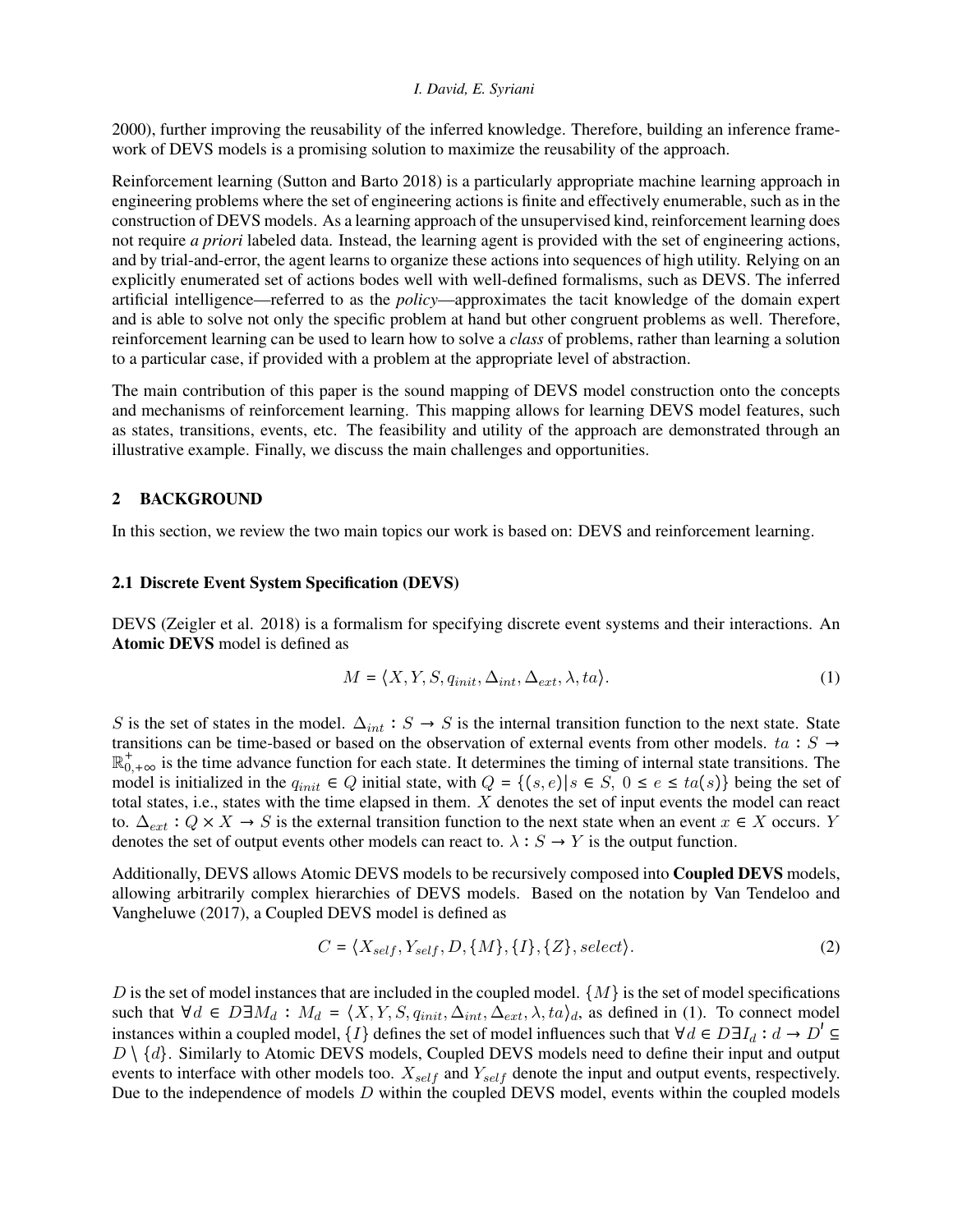might happen in parallel. To retain the unambiguous execution semantics, the *select*:  $2^D \rightarrow D$  tie-breaking function defines which model to treat with priority in case of conflicting models. To foster the reuse of DEVS models, the set of  $\{Z\}$  translation functions allows translating the output events of model  $d_1 \in D$ onto the input events of  $d_2 \in D$ , potentially modifying their content.

#### 2.2 Reinforcement learning

Reinforcement learning is a machine learning technique that aims at learning what actions to apply in specific situations to maximize a numerical reward signal [\(Sutton and Barto 2018\)](#page-11-3). The learning *agent* explores its environment sequentially, and at each step, carries out an action, observes the change in the

<span id="page-2-0"></span>

<span id="page-2-2"></span><span id="page-2-1"></span>Figure 1: The process of reinforcement learning

environment, and receives a reward signal. (Figure [1\)](#page-2-0) Through a repeated sequence of actions, the agent learns the best actions to perform in the different states. The product of the reinforcement learning process is the *policy*  $\pi$  that maps situations to actions. Thus, the policy is defined as  $\pi(a|\sigma)$  of choosing action *a* given the exhibited state  $\sigma$ . The learning process is best defined as a Markov Decision Process by:

$$
MDP = \langle \Sigma, A, P, R \rangle; \ \pi : \Sigma \to A. \tag{3}
$$

Σ is the set of states. A the set of actions.  $P$ :  $Pr(σ' | σ, a)$  is the probability of state transitions for a specific action.  $R$  is a reward function. The reward function is typically cumulative, rendering the behavior of the agent congruent with a Markov chain. However, the martingale property of non-cumulative reward functions can be utilized in uncertain environments [\(Vadori et al. 2020\)](#page-11-5).

#### <span id="page-2-6"></span>3 DEVS CONSTRUCTION AS A REINFORCEMENT LEARNING PROBLEM

In this section, we formulate the construction of DEVS models as a reinforcement learning problem based on structures [\(1\)](#page-1-0) and [\(3\)](#page-2-1). Given the Markov Decision Process  $MDP = \langle \Sigma, A, P, R \rangle$  and the Atomic DEVS specification  $M = \langle X, Y, S, q_{init}, \Delta_{int}, \Delta_{ext}, \lambda, ta \rangle$ , the mapping  $MDP \rightarrow M$  is given as follows:

$$
\forall \sigma \in \Sigma : \sigma \to M; \tag{4}
$$

$$
\forall a \in A, \sigma_k, \sigma_{k+1} \in \Sigma: P_a(\sigma_k, \sigma_{k+1}) \in P \to Pr(\sigma_{k+1} | \sigma_k, a), Pr(\sigma_{k+1} | \sigma_k, a) \mapsto (0, 1); \tag{5}
$$

$$
R: \Sigma \to \mathbb{R}.\tag{6}
$$

Every state  $\sigma \in \Sigma$  encodes one DEVS configuration M [\(4\)](#page-2-2). Actions  $a \in A$  are the elementary valid modifications of DEVS models the learning agent can apply, bringing the agent from state  $\sigma_i$  (encoding model  $M_i$ ) to state  $\sigma_j$  (encoding model  $M_j$ ) [\(5\)](#page-2-3). The probability of applying a specific action falls in the range  $(0, 1)$ . The reward function R maps each state to a metric  $(6)$ .

### 3.1 Actions

The actions the learning agent can apply are derived from the elements of the definitions of Atomic DEVS [\(1\)](#page-1-0) and Coupled DEVS [\(2\)](#page-1-1). Each action results in a new DEVS configuration, stored as different states of the *MDP*. Thus, the application of action  $a \in A$  to the DEVS model M  $apply(a, M)$  is defined as follows:

<span id="page-2-5"></span><span id="page-2-4"></span><span id="page-2-3"></span>
$$
M' = a(M)
$$
  
\n
$$
\Sigma \mapsto \Sigma \cup \{\sigma\}
$$
  
\n
$$
\sigma \mapsto M'
$$
 (7)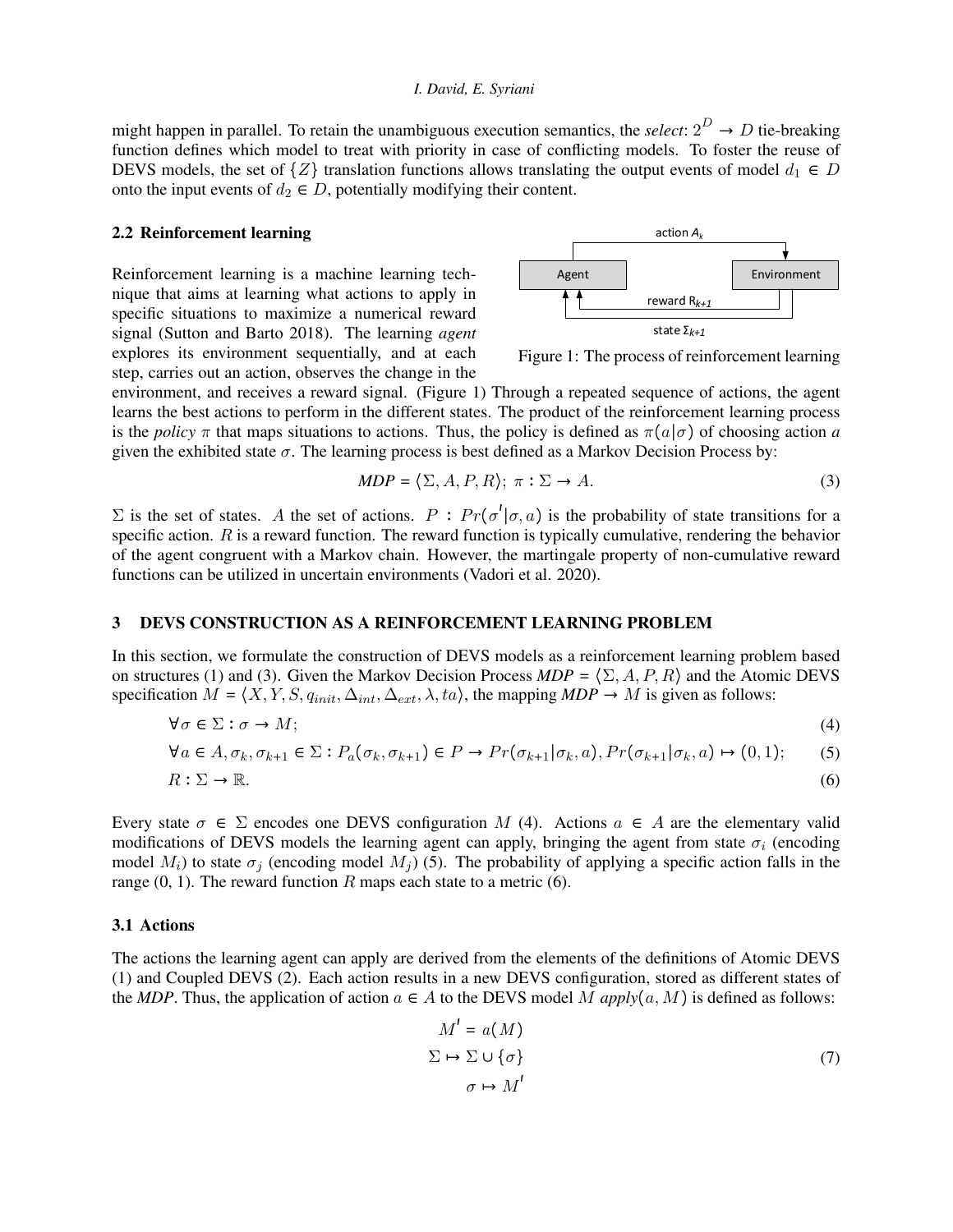That is, first, the action is applied to the model, resulting in a new model  $M'$ . Subsequently, a new state  $\sigma$  is added to the states  $\Sigma$  of the *MDP*. Finally, the new model  $M'$  is embedded into the new state  $\sigma$ .

<span id="page-3-0"></span>Table [1](#page-3-0) lists the actions for constructing Atomic DEVS models. The execution of actions follows [\(7\)](#page-2-5).

|                                                                                                                            | <b>State actions</b>                                                                         |      |  |  |
|----------------------------------------------------------------------------------------------------------------------------|----------------------------------------------------------------------------------------------|------|--|--|
| <b>Add DEVS</b> state                                                                                                      | (8)                                                                                          |      |  |  |
| Remove DEVS state                                                                                                          | (9)                                                                                          |      |  |  |
|                                                                                                                            | <b>State transition actions</b>                                                              |      |  |  |
| Add internal transition                                                                                                    | $addInt Transition(M, \delta = (s_i, s_j)) : M' = M   \Delta_{int} \cup {\delta}$            | (10) |  |  |
| removeIntTransition(M, $\delta \in \Delta_{int}$ ): $M' = M \Delta_{int} \setminus {\delta}$<br>Remove internal transition |                                                                                              | (11) |  |  |
| Add external transition                                                                                                    | (12)                                                                                         |      |  |  |
| Remove external transition                                                                                                 | removeExtTransition(M, $\delta \in \Delta_{ext}$ ): $M' = M \Delta_{int} \setminus {\delta}$ |      |  |  |
|                                                                                                                            | Time advance actions                                                                         |      |  |  |
| Set time advance                                                                                                           | $update \, Ta(M, s, t' \in \mathbb{R}^+_{0.+\infty}) : M' = M \mid ta(s) = t'$               | (14) |  |  |
|                                                                                                                            | Interacting with other models                                                                |      |  |  |
| Add output                                                                                                                 | $addOutput(M, y): M' = M   Y \cup \{y\}$                                                     | (15) |  |  |
| $removeOutput(M, y \in Y) : M' = M   Y \setminus \{y\}$<br>Remove output                                                   |                                                                                              | (16) |  |  |
| $addInput(M, x): M' = M   X \cup \{x\}$<br>Add input                                                                       |                                                                                              | (17) |  |  |
| Remove input                                                                                                               | $removeInput(M, x \in X): M' = M   X \setminus \{x\}$                                        | (18) |  |  |
|                                                                                                                            | <b>Model initialization</b>                                                                  |      |  |  |
| Set initial state                                                                                                          | $setInitial(M, s \in S, 0 \le e \le ta(s)) : M' = M   q_{init} = (s, e)$                     | (19) |  |  |

<span id="page-3-1"></span>Table 1: Actions the learning agent can execute on Atomic DEVS models

Additional actions for Coupled DEVS can be defined for (i) coupling, including influence relationships and I/O translation; and (ii) refinement. Table [2](#page-4-0) summarizes the actions for Coupled DEVS. Similarly to Atomic DEVS, the execution of Coupled DEVS actions follows [\(7\)](#page-2-5) as well. Invariant [\(24\)](#page-4-1) states that applying action [\(20\)](#page-4-2) requires applying action [\(21\)](#page-4-3), and applying action [\(23\)](#page-4-4) requires applying action [\(22\)](#page-4-5) first.

## 3.2 Reward function

The reward function is a crucial element of reinforcement learning, as it guides the learning agent in exploring and eventually finding the most appropriate configuration. The reward function must ensure that the trial-and-error approach of the learning agent converges to the solution in a timely fashion. A lower reward is associated with less appropriate configurations and a higher reward with more appropriate ones. The agent aims to maximize the cumulative rewards of its sequence of actions, thus converging toward the solution. The reward signal is provided by the environment and is generated by the reward function R.

Since our goal is to learn the DEVS model that best simulates the *behavior* of the system, we reward the agent based on the similarity of the *traces* of the constructed DEVS model and the traces of the system.

**Definition 1** (Trace). *The trace of DEVS model M is a sequence of timestamped*  $(\tau)$  *DEVS events*  $t(M) =$  $\{( \tau_1, y_1), (\tau_2, y_2), \dots, (\tau_n, y_n), \dots \}$ , so that each event  $y_i \in M.Y$ .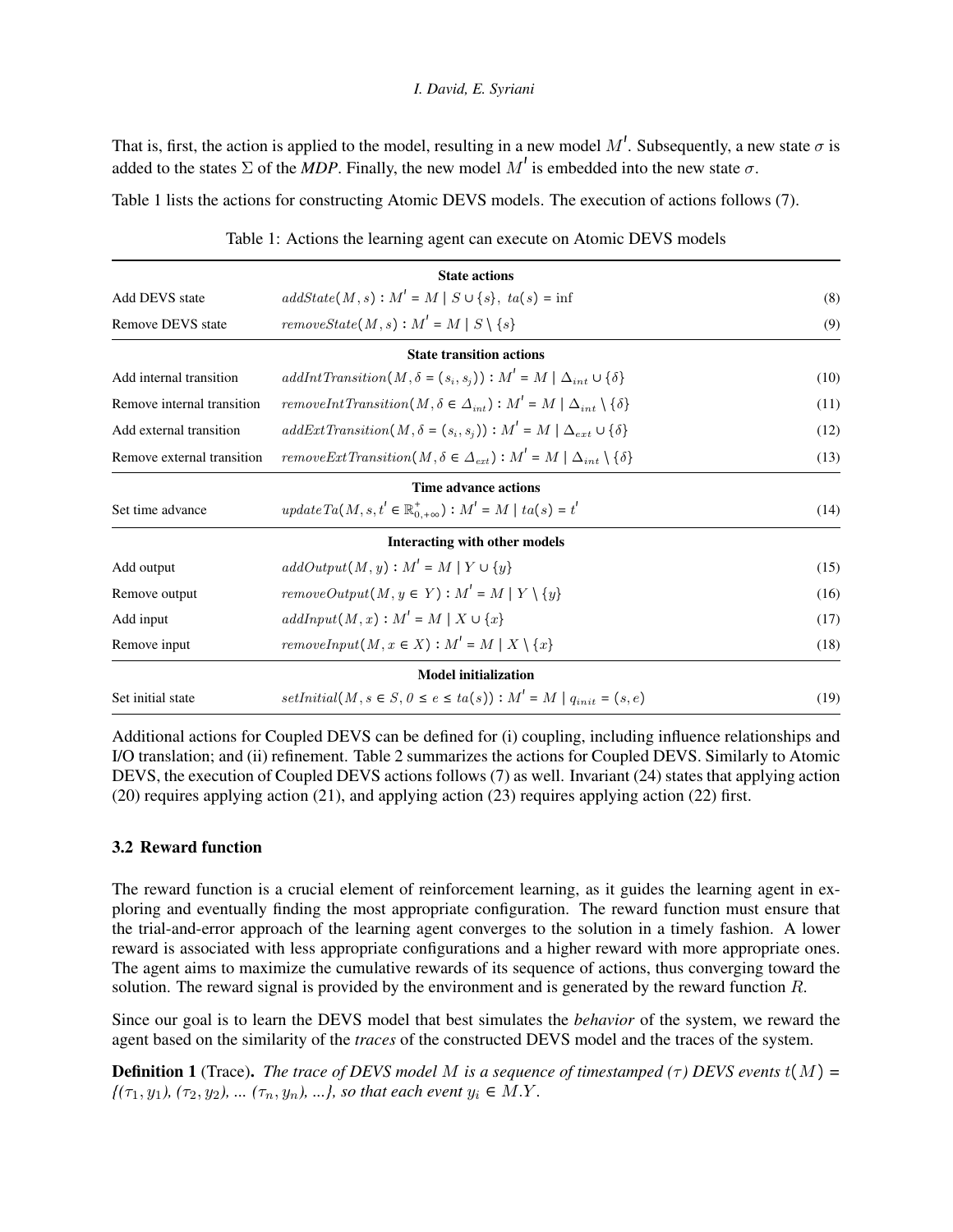<span id="page-4-0"></span>

|                                                                                  | <b>Basic coupling actions</b>                                                      |      |  |  |
|----------------------------------------------------------------------------------|------------------------------------------------------------------------------------|------|--|--|
| Add new model instance                                                           | (20)                                                                               |      |  |  |
| Add specification                                                                | (21)                                                                               |      |  |  |
| Remove model instance                                                            | (22)                                                                               |      |  |  |
| Remove specification                                                             | (23)                                                                               |      |  |  |
|                                                                                  | <i>Invariants</i>                                                                  |      |  |  |
| Typed model instances                                                            | $\forall D, M_d, C: D \in C \Rightarrow M_d \in C.M$                               |      |  |  |
|                                                                                  | <b>Connecting models</b>                                                           |      |  |  |
| Add influencee                                                                   | $addInfluence(C, d_i, d_i \in D): C' = C   I_{d_i} \cup \{d_i\}$                   | (25) |  |  |
| Remove influencee                                                                | (26)                                                                               |      |  |  |
|                                                                                  | Interacting with other models                                                      |      |  |  |
| Add output                                                                       | $addOutput(C, y): C' = C \mid Y_{self} \cup \{y\}$                                 | (27) |  |  |
| Remove output                                                                    | removeOutput(C, $y \in Y$ ): $C' = C   Y_{self} \setminus \{y\}$                   | (28) |  |  |
| $addInput(C, x): C' = C \mid X_{self} \cup \{x\}$<br>Add input                   |                                                                                    | (29) |  |  |
| removeInput(C, x $\in X$ ) : C' = C   $X_{self} \setminus \{x\}$<br>Remove input |                                                                                    | (30) |  |  |
|                                                                                  | Tie-breaking                                                                       |      |  |  |
| Add select condition                                                             | $addSelect(C, D' \subseteq D, d \in D): C' = C \mid select := select \cup (D', d)$ | (31) |  |  |

#### <span id="page-4-5"></span><span id="page-4-4"></span><span id="page-4-3"></span><span id="page-4-2"></span><span id="page-4-1"></span>Table 2: Actions the learning agent can execute for coupling DEVS models

Definition 2 (Distance metric of traces). *The distance metric on the set of traces* T *is a non-negative realvalued function*  $d: T \times T \to \mathbb{R}$ *, such that*  $d(t_1, t_2) = 0 \Leftrightarrow t_1 = t_2$ *; and*  $d(t_1, t_2) = d(t_2, t_1)$ *.* 

<span id="page-4-6"></span>**Definition 3** (Reward function). *The reward function is defined as*  $R = -|d(t(M), t(S))|$ *, i.e., the negative distance between the trace of the model under construction* M *and the trace of the system to be modeled* S*.*

#### <span id="page-4-7"></span>4 DEMONSTRATION OF THE APPROACH: INFERRING TIME ADVANCE FUNCTIONS

In this section, we demonstrate how the formal framework of Section [3](#page-2-6) can be used.

#### 4.1 Demonstrative example

Our running example is loosely based on the work of [Van Tendeloo and Vangheluwe \(2017\)](#page-11-4) and entails a traffic light system in which an autonomous three-color traffic light and a policeman coordinate traffic. In *automatic mode*, the traffic light is active, and changes its active state—its color—sequentially in a timebased fashion. The red light is active for 60 seconds; followed by the green light, active for 50 seconds; followed by the yellow light, active for 10 seconds before switching back to red. This sequence continues until the policeman interrupts it and switches from automatic to *manual mode*. In the running example, the policeman is idle for 200 seconds, then interrupts the traffic light, works for 100 seconds, and then gives the control back to the traffic light and goes idle again for 200 seconds. The goal is to learn the behavior of the system by observing its output and constructing a DEVS model that behaves as similarly as possible. Specifically, in this demonstration, we attempt to learn the time advance function ta of the DEVS model. We implement the example as shown in Figure [2.](#page-5-0) We first develop an appropriate simulator of the physical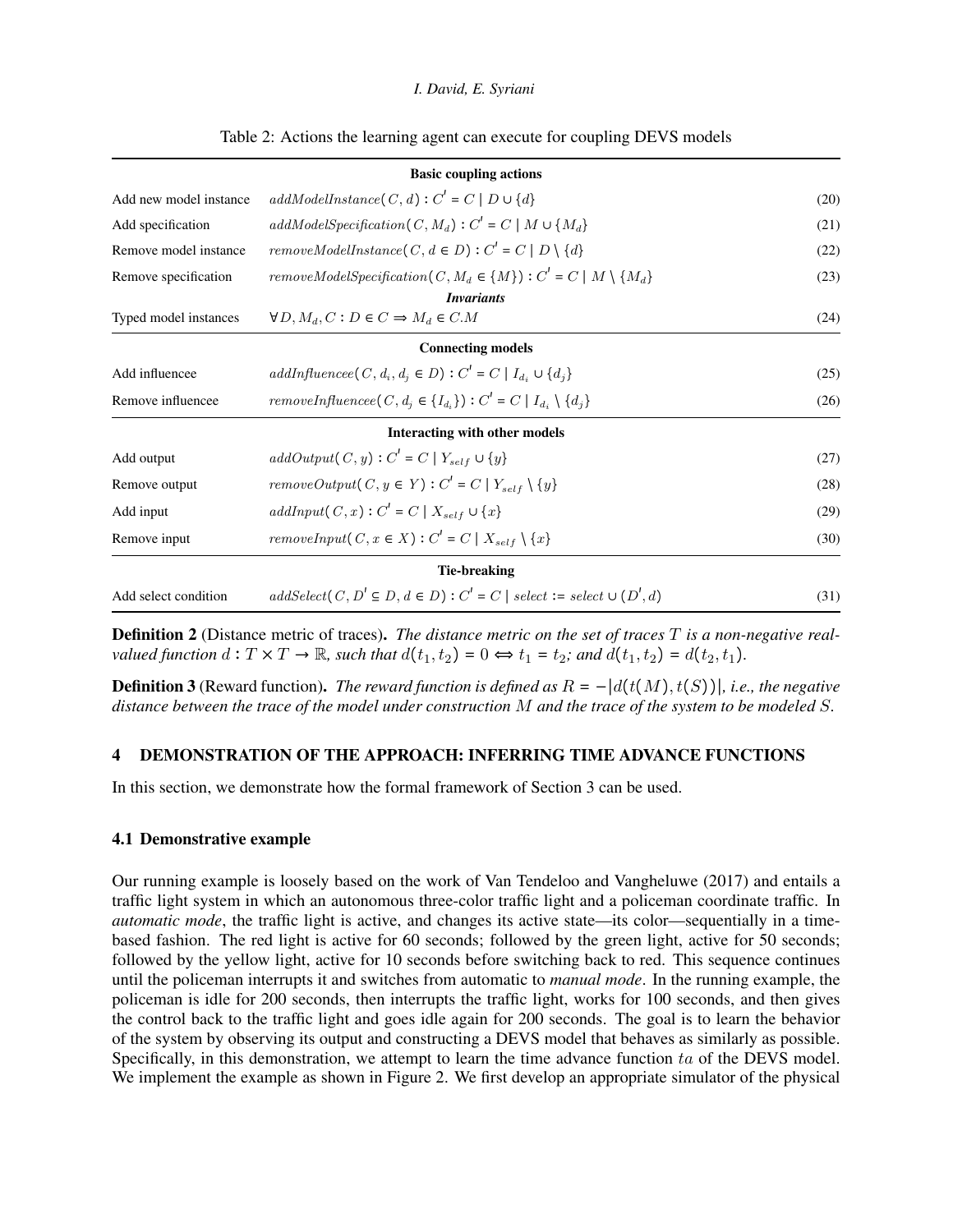<span id="page-5-0"></span>

Figure 2: Overview of the approach.

system via DEVS and generate a reference trace (Section [4.2\)](#page-5-1). Subsequently, we use this reference trace in the learning process (Section [4.3\)](#page-5-2). Finally, we evaluate the approach by applying the policy (Section [4.4\)](#page-7-0).

## <span id="page-5-1"></span>4.2 Modeling the system

We rely on a simulated system [\(Matulis and Harvey 2021\)](#page-11-6) for the agent to interact with the system to be modeled. This is a convenient choice to avoid costly physical prototyping. To this end, as shown in Figure [2,](#page-5-0) we first model the system in DEVS. The resulting model is a Coupled DEVS model with two Atomic DEVS components: the *Policeman* and the *TrafficLight*, with the former being able to interrupt the latter and take over control. For modeling purposes, we rely on the PythonPDEVS library<sup>[1](#page-5-3)</sup>. We generate the reference trace by executing the model with an appropriate tracer. The resulting  $trace_0$  will be used in the learning phase as the input to the learning agent to compare the trace of the candidate model .

## <span id="page-5-2"></span>4.3 Learning phase

As shown in Figure [2,](#page-5-0) the learning agent iteratively chooses actions and executes them, thereby updating the candidate DEVS model. The learning environment contains an instance of a PythonPDEVS simulator to simulate the candidate model. The output of the simulation in iteration k is  $trace<sub>k</sub>$ , which is used to compute the reward for the latest action. This cycle is repeated multiple times, ensuring enough time for the agent to infer a well-performing policy by continuously updating it.

We use the Tensorforce deep reinforcement learning framework to implement our example<sup>[2](#page-5-4)</sup>. Table [3](#page-6-0) lists the main parameters and hyperparameters of our setting.

Agent. We use a proximal policy optimization (PPO) agent [\(Schulman et al. 2017\)](#page-11-7). PPO is a family of policy gradient methods that alternate between interacting with the environment and optimizing an objective function by stochastic gradient ascent or descent. PPO allows for multiple gradient updates of the objective function in each epoch of batches (i.e., one forward and one backward pass of the training examples in the batch), sufficiently improving the performance of standard policy gradient methods while being easier to tune. The number of updates is defined by the *multi\_step* parameter, set to 10 in our experiments. The gradient ascent or descent update is performed on batches of action trajectories defined by the *batch size*. We use a batch size of 10 in our experiments. A crucial element of policy update is the update step. If the policy is updated in too large steps, the policy performance can deteriorate. We use a conservative *likelihood ratio clipping* of 0.2 that removes the incentive for changing the objective function beyond the [0.8, 1.2] interval. To allow the agent to

<span id="page-5-3"></span><sup>1</sup> <http://msdl.cs.mcgill.ca/projects/DEVS/PythonPDEVS>

<span id="page-5-4"></span><sup>2</sup> <https://github.com/tensorforce/tensorforce>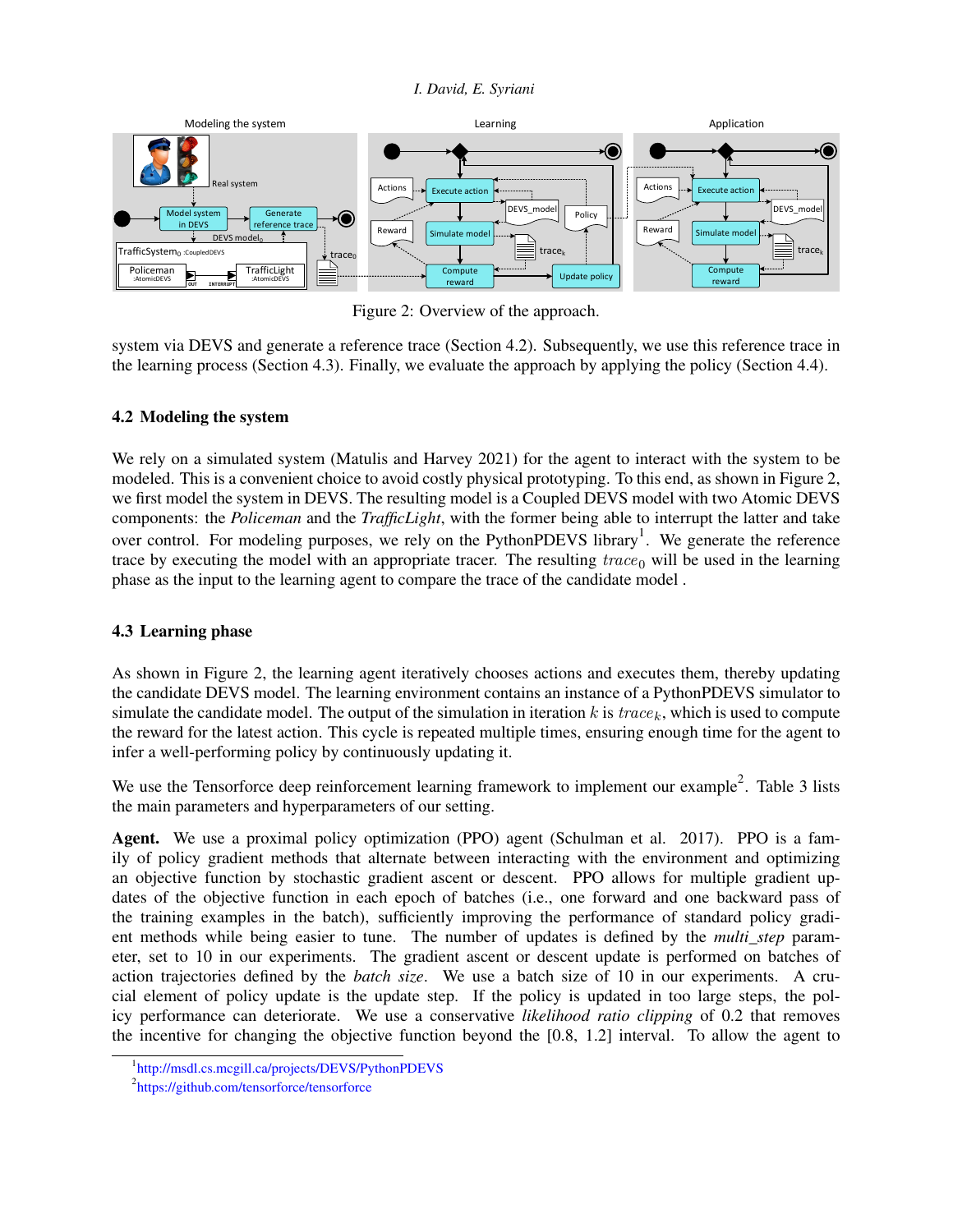collect trajectories up to the horizon without degrading the weight of later decisions, we set the *discount* factor of the reward function to 1.0. To allow some flexibility to randomly explore, the *exploration* parameter is set to 0.01. That is, the agent can deviate from the policy in 1% of the cases. We keep the *subsampling fraction*, i.e., the ratio of steps used for computing backpropagation within a batch at the default 0.33. We do not use *L2* and *entropy regularizations*. L2 regularization adds random noise to the loss to prevent overfitting, but we have not experienced such problems. Entropy regularization would help balance the probabilities of the policy to keep the entropy at maximum, but we assume equally likely actions at the beginning of the training. The neural network storing the policy is composed of five layers: three dense layers with two register layers in between them, as suggested for Tensorforce settings with multiple actions<sup>[3](#page-6-1)</sup>.

**States.** We encode the system under study in a  $3 \times 1$  tensor of decimal numbers (floats) as follows:  $[ta_{red}, ta_{green}, ta_{yellow}]$ . We set the following meaningful constraints to keep the demonstrative example feasibly solvable for the purposes of this paper:  $0 \leq ta_{red}, ta_{green}, ta_{yellow} \leq 120.$ 

Actions. For each ta, we define five actions by Rule [\(14\)](#page-3-1). Microincrease (decrease) actions increase (decrease) the specific ta by 1; macro-increase (decrease) actions increase (decrease) the  $ta$ by 5; and the fifth action leaves the ta value intact. The actions are encoded as a 3×5 tensor, which allows the agent to choose one action for each *ta* in each step and execute these actions in parallel. Action tensors are masked in a way that the agent's actions cannot bring the ta values outside the [0, 120] interval.

| multi_step                | 10             |  |  |  |
|---------------------------|----------------|--|--|--|
| batch_size                | 10             |  |  |  |
| likelihood_ratio_clipping | 0.2            |  |  |  |
| discount                  | 1.0            |  |  |  |
| exploration               | 0.01           |  |  |  |
| subsampling_fraction      | 0.33           |  |  |  |
| learning rate             | $1e-3$         |  |  |  |
| 12 regularization         | 0.0            |  |  |  |
| entropy_regularization    | 0.0            |  |  |  |
|                           | type='float',  |  |  |  |
|                           | shape= $(3,),$ |  |  |  |
| states                    | min_value=0,   |  |  |  |
|                           | min_value=120  |  |  |  |
|                           | type='int'     |  |  |  |
| actions                   | shape= $(3, )$ |  |  |  |
|                           | num_values=5   |  |  |  |
| <b>Training</b>           |                |  |  |  |
| episodes                  | 2500-10000     |  |  |  |
| max_episode_timesteps     | 100            |  |  |  |

sim. events generated 50

Reward. By Definition [\(3\)](#page-4-6), the reward function is formulated as the distance between the trace of the candidate model and the reference trace. Formally, following the notations of Figure [2,](#page-5-0) the reward in step k is defined as  $r_k = -\frac{d}{d}(\text{trace}_k, \text{trace}_0)$ . The goal of the agent is to maximize the expected cumulative reward, i.e.,  $max\{E\} \sum_{k=1}^{H}$  $\{f_{k=0}^{H} a_k r_k \}$ , where H denotes the horizon of the action trajectory,  $a_k$  denotes the kth action, and  $r_k$  denotes the kth reward. To ensure faster convergence to the learning objective, we used  $-r^2$  in our experiments. The distance metric is the Euclidean distance between the traces. Accordingly, we use the 2-norm (or Euclidean norm) of the trace vectors in our calculations, i.e.,  $r_k = \left(\sum_{n=1}^{|trace_k|}\right)^{|\hat{E}|}$  $\left| \frac{trace_{k}}{n=1} \right| |x_{n}|^{2} \right)^{\frac{1}{2}} \left(\right. \sum_{m=1}^{|trace_{0}|}$  $|_{m=1}^{|trace_0|}|x_m|^2\right)^{\frac{1}{2}}$ , where  $|\cdot|$  denotes length with vector arguments  $trace_k$  and  $trace_0$ , and absolute with scalar arguments  $x_n$  and  $x_m$ .

**Training.** In our experiments, we used  $2500-10000$  episodes to train the agent. Each training episode runs for 100 timesteps. In each timestep, the agent simulates the candidate DEVS model for 50 output events. The best performing agent was trained for 5 000 iterations.

<span id="page-6-0"></span>Table 3: Agent settings

agent PPO

Parameter **Value** Agent

<span id="page-6-1"></span><sup>3</sup> <https://tensorforce.readthedocs.io/en/latest/modules/networks.html>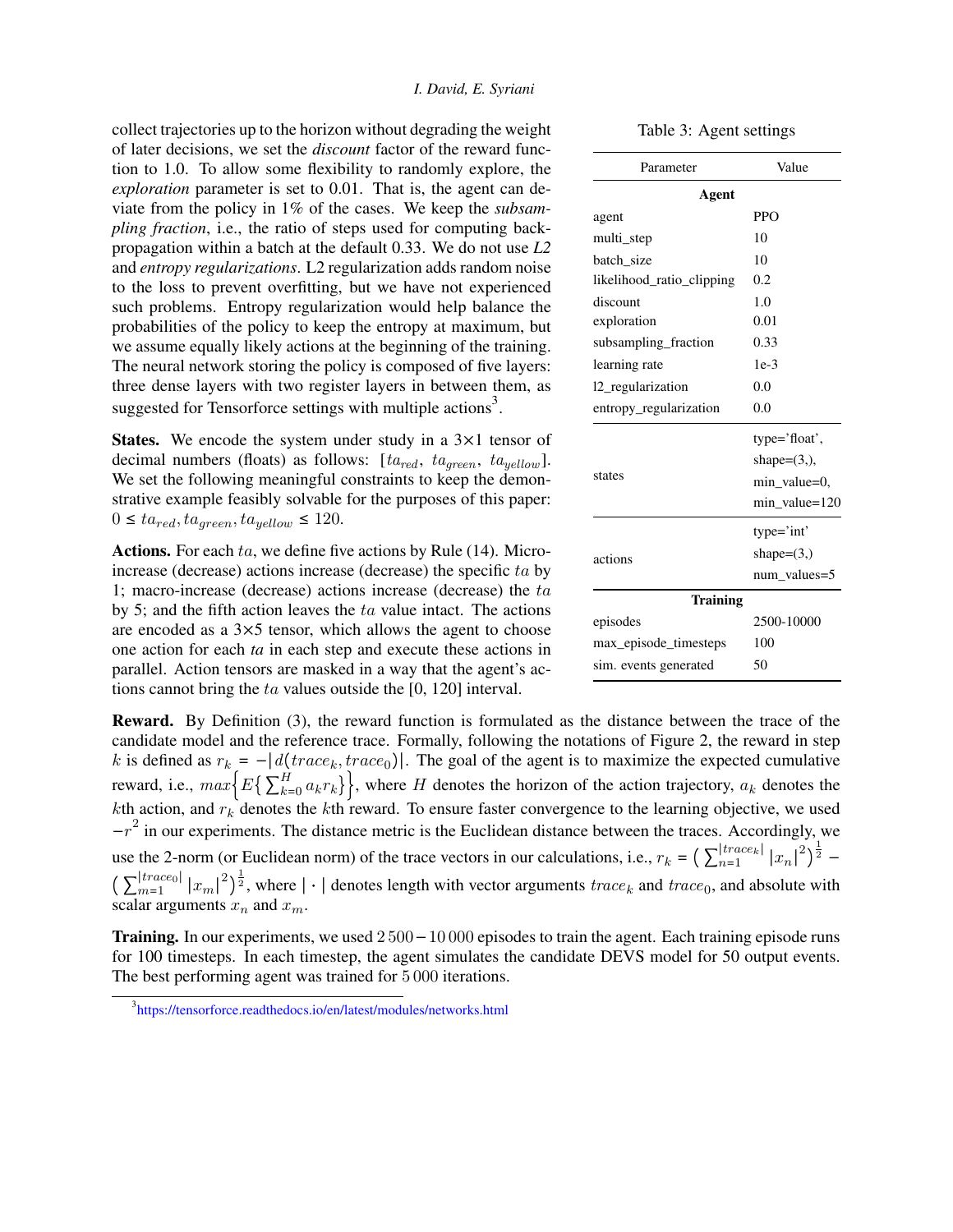### <span id="page-7-0"></span>4.4 Application and results

To evaluate the performance of the agent, we sample elements from the  $[0, 120]^3$  state-space as initial values and observe how the trained agent performs with these initial values. Specifically, we observe how the stepwise reward function evolves and whether it converges to the desired value of 0. We sample a few thousand initial value vectors and calculate their mean and standard deviation at each step. We compare the performance of the agent to the performance of a similarly trained random agent—one that returns random action values—on the same problem and same random sample of initial values.

Figure [3](#page-7-1) shows the results of our experiments. As shown in Figure [3a,](#page-7-1) the performance of the random agent earns consistently worst mean rewards than the performance of the PPO agent. A Mann-Whitney U-test of the reward vectors produced by the two agents reveals a significant difference ( $\alpha = 0.05$ ) between them at every timestep. Figure [3b](#page-7-1) shows that the rewards are rapidly improving in timesteps 1–9, and the PPO agent's performance becomes steady after timestep 20, remaining close to the ideal reward. Although the moment statistics of these reward vectors do not carry absolute information (e.g., a negative reward does not always mean worst performance), we still report them in Table [4](#page-7-2) for relative comparison. We calculate the mean ( $\mu$ ) and standard deviation ( $\sigma$ ) of the two reward vectors for the full interval; and specifically for the PPO agent, we additionally calculate (i) for the interval after timestep 9, (ii) for the interval after timestep 20, and (iii) for the last 10 timesteps to show how the agent converges to the solution. As shown by the figures in the table, the PPO agent gradually improves its rewards as the mean and standard deviation improve.

|          | Random         | <b>PPO</b>     | PPO, $\tau \geq 9$ |            | PPO, $\tau \ge 20$ PPO, $\tau \in [90, 100]$ |
|----------|----------------|----------------|--------------------|------------|----------------------------------------------|
|          | $-406\,077.38$ | $-14\,867.40$  | $-5598.93$         | $-4351.62$ | $-3644.23$                                   |
| $\sigma$ | 700 702.78     | 24 5 7 7 . 1 7 | 3041.47            | 9418.41    | 1601.49                                      |

<span id="page-7-2"></span>Table 4: Moment statistics of the reward vectors of the Random and PPO agents

### <span id="page-7-3"></span>4.5 Generalizability of the approach

To test the generalizability of the approach, we have tested it on different systems, introducing a change to the time advance functions of *DEVS model*<sub>0</sub> in Figure [2.](#page-5-0) In *System A*, we change the ta values to [50, 40, 15], which is an average of 28.9% of change compared to the original [60, 50, 10]. In *System B*, we change the ta values to [30, 20, 15], an average change of 46.7%. Subsequently, we train two agents—PPO-A and

<span id="page-7-1"></span>

Figure 3: Random agent vs. PPO agent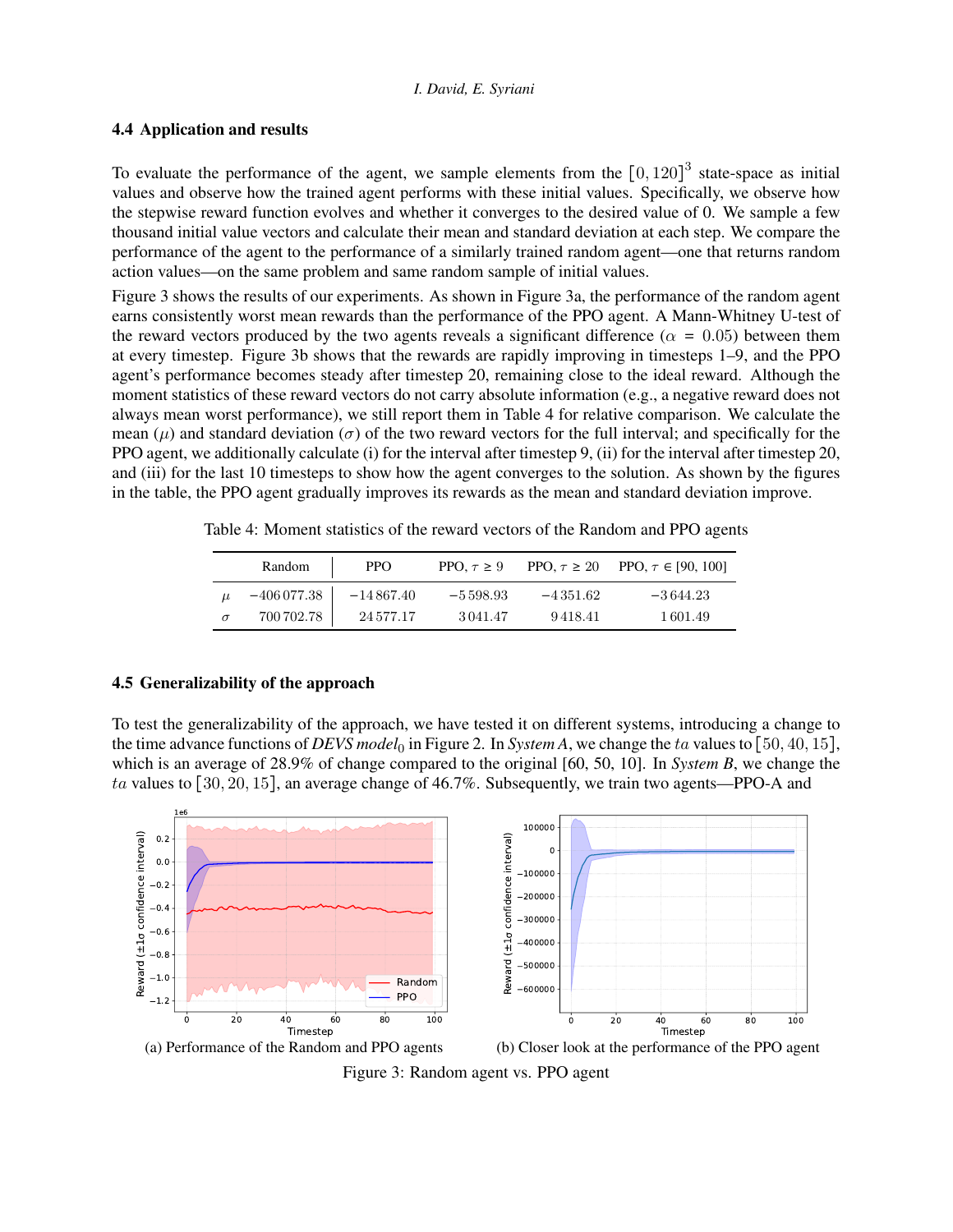PPO-B—with the same settings shown in Table [3,](#page-6-0) and the same reward function defined in Definition [\(3\)](#page-4-6). Figure [4](#page-8-0) shows how the two agents perform on their respective systems with randomly sampled initial conditions. Table [5](#page-8-1) shows how the mean and standard deviation statistics change as the underlying system changes. The overall means and standard deviations of the reward vectors generated by PPO-A and PPO-B agents are comparable. In the last 10 timesteps, the two agents behave almost similarly.

<span id="page-8-0"></span>

Figure 4: Performance of the approach on alternative underlying systems

<span id="page-8-1"></span>Table 5: Moment statistics of the reward vectors of agents trained on alternative underlying systems

|          | PPO-A         |              | PPO-A, $\tau > 9$ PPO-A, $\tau \in [90, 100]$ | PPO-B       |              | PPO-B, $\tau > 9$ PPO-B, $\tau \in [90, 100]$ |
|----------|---------------|--------------|-----------------------------------------------|-------------|--------------|-----------------------------------------------|
|          | $-18\,385.64$ | $-2\,468.84$ | $-1834.81$                                    | $-34904.21$ | $-3\,276.26$ | $-2033.27$                                    |
| $\sigma$ | 124 080.44    | 18932.22     | 1 496.93                                      | 184644.55   | 14879.08     | 1 398.03                                      |

## 5 DISCUSSION

As demonstrated in Section [4,](#page-4-7) our approach (i) performs well on the original problem (Section [4.4\)](#page-7-0); and (ii) the configuration (Table [3\)](#page-6-0) and general reward function (Definition [\(3\)](#page-4-6)) generalizes appropriately to a class of similar problems (Section [4.5\)](#page-7-3). This class is characterized by changes in the time advance function ta of the original system's DEVS model. Since the definition of the reward function is generic and does not rely on model-specific or system-specific information, this result promises potential generalizability to classes of systems wider than shown here, such as systems with different states and internal transition functions. These directions will be explored in future work.

While the eventually inferred modeled indeed behaves similarly to the system to be modeled, some threats to validity apply. First, it is not always obvious whether learning a similarly behaving model is sufficient, or structural constraints should be respected as well. This is a threat to construct validity. We took multiple steps that mitigate this threat, namely: (i) approximating the similarity of models by their behavior, (ii) encoding the behavior as traces, and (iii) using a Euclidean distance for measuring the similarity of traces. We mitigated the threats to validity by ensuring that behavioral congruence is indeed sufficient in our demonstrative example, by defining the trace information appropriately, and by verifying that the learning agents run with appropriate parameters. Alternative distance measures can be considered to further improve the reward function in our approach, such as dynamic time warping and various kernel methods. In many practical settings, ensuring behavioral congruence is sufficient and this threat to validity may not apply.

We opted for learning DEVS models because by choosing DEVS, a wide range of systems can be naturally modeled by our approach. While this choice makes our approach fairly generic, the approach is reusable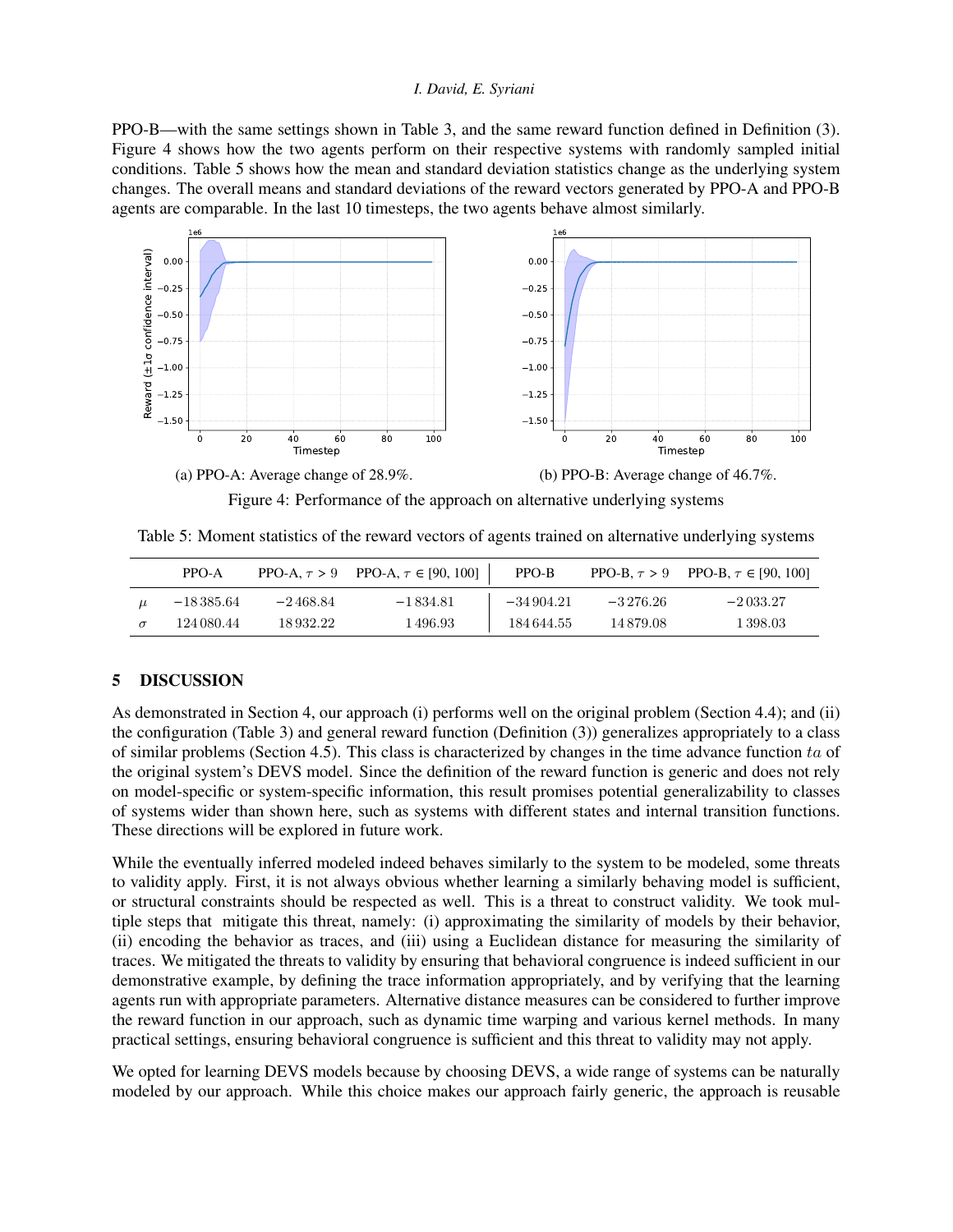only if appropriate congruence is ensured between applications. This is a threat to external validity. Our paper showed the settings of the agent and the reward function are reusable for a class of models with varying time advance functions. However, we do not claim generalizability of the policy, as our approach might be limited to structurally similar models. Transposing the originally inferred policy to other problems without retraining the agent is a challenge to be investigated in future work. One of the main directions to explore is the ability of validity frames [\(Van Mierlo et al. 2020\)](#page-11-8) to capture the contextual information of the physical asset and its environment. By that, the conditions under which the policy  $\pi$  is transferable to other problems could be expressed in a formal way.

Although this paper focused on machine learning based inference of simulation models, we foresee our approach to be best employed in combination with a human in the loop. A human expert can provide the machine with meaningful approximate solutions, oversee the activities of the agent, and guide it by hints. While humans perform poorly in specifying optimal models, they perform considerably well in specifying reasonable ones [\(Wiering and Van Otterlo 2012\)](#page-11-9). Despite the high costs of human reward function in naive reinforcement learning approaches, learning from the human has been shown to be feasible in numerous settings [\(Knox and Stone 2012,](#page-10-2) [Loftin et al. 2016\)](#page-10-3).

Potential applications of the approach include the development of simulation models for cyber-physical systems and digital twins [\(Cronrath et al. 2019\)](#page-10-4), and approaches with operational semantics modeled in DEVS, such as process optimization [\(David et al. 2018\)](#page-10-5), programmed graph transformations [\(Syriani and](#page-11-10) [Vangheluwe 2010\)](#page-11-10), and service interactions in software toolchains [\(Van Mierlo et al. 2018\)](#page-11-11).

## 6 RELATED WORK

The complexity of constructing valid and sound simulators tends to increase rapidly with the growth of the underlying system. [Spiegel et al. \(2005\)](#page-11-12) showed that identifying assumptions in simple models such as Newton's second law might be infeasible. [Page and Opper \(1999\)](#page-11-13) identify various sources of complexity that hinder simulator composability and component reusability and might offset their benefits. Such sources of complexity include horizontal challenges, stemming from models situated at different levels of abstraction; vertical challenges, stemming from inappropriate abstraction mechanisms; and scalability challenges, stemming from the increased search friction due to the abundance of information. Our approach manages these challenges by automating the abstraction steps required to build a faithful model of the real system. By that, the limitations of human reasoning can be effectively bypassed.

[Cronrath et al. \(2019\)](#page-10-4) use contextual bandits—a special form of reinforcement learning—to fine-tune digital twins used for control of manufacturing processes. Digital twin settings typically entail high-performance simulators for the automated optimization of the physical asset. The tuning of such simulation models is crucial in achieving appropriate precision and performance. However, the approach focuses on the run-time adaptation of simulation models and does not address their design phase. In contrast, our approach supports the full lifecycle of simulations models, from their construction to their run-time adaptation.

[Floyd and Wainer \(2010\)](#page-10-6) use machine learning to learn the behavior of DEVS models. The approach is similar to ours as its learning approach is based on behavioral information based on the output of the observed system. However, while our approach relies on reinforcement learning and infers the DEVS model by trial and error without human intervention, the approach of [Floyd and Wainer \(2010\)](#page-10-6) uses transfer learning, a special form of supervised learning. This necessitates a human in the loop to provide feedback upon the learning artifacts. The approaches are complementary to each other and their utility depends on the problem at hand. Reinforcement learning aligns better with learning DEVS models of autonomous systems, while transfer learning might perform better in learning human behavior and eventually replacing the human.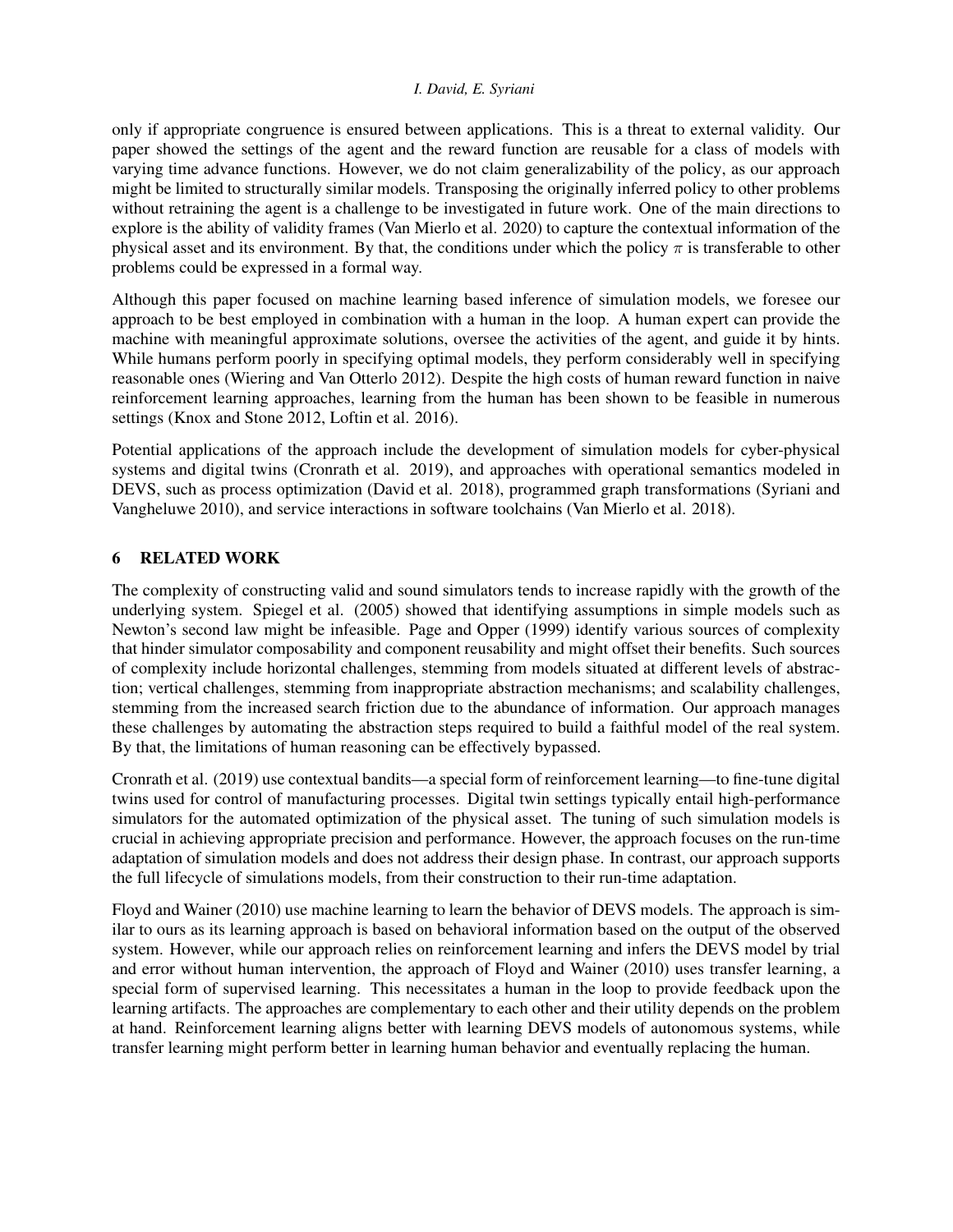[Choi and Kim \(2002\)](#page-10-7) provide means for extracting DEVS models from trained neural networks. The explainability of learning artifacts is a challenge in the latest incarnation of machine learning techniques, especially in complex ones, such as deep neural networks. Explainability of the learning artifacts allows the proper validation, verification, and modification of the learned artifacts. Such learning architectures are tailored to the specific simulation problem at hand and do not aim at the generality our approach aims at.

## 7 CONCLUSION

In this paper, we have presented an approach for the automated construction of DEVS models by reinforcement learning. The approach primarily aids the design phase of simulators and is of a particular utility in the context of systems that are challenging to model due to their complexity. To ensure the formal soundness of the approach, we have provided a mapping of DEVS models to reinforcement learning, which allowed us to exhaustively list the model construction actions the learning agent can employ while traversing the design space through a trial-and-error Markov Decision Process. We have evaluated our approach through an illustrative example and demonstrated its promising performance and generalizability properties.

Future work will primarily focus on the reusability of policies in wider classes of problems. Additional lines of research will focus on augmenting our approach with transfer learning techniques for incorporating a human in the loop, and on evaluating our theoretical framework on larger problems. Finally, we plan to generalize our current machinery<sup>[4](#page-10-8)</sup> into a flexible framework for the benefit of the larger DEVS community.

## ACKNOWLEDGEMENTS

The authors would like to thank Jessie Galasso and Houari Sahraoui for their valuable insights.

## REFERENCES

- <span id="page-10-0"></span>Boschert, S., and R. Rosen. 2016. "Digital twin—the simulation aspect". In *Mechatronic futures*, pp. 59–74. Springer.
- <span id="page-10-7"></span>Choi, S. J., and T. G. Kim. 2002. "Identification of discrete event systems using the compound recurrent neural network: Extracting DEVS from trained network". *Simulation* vol. 78 (2), pp. 90–104.
- <span id="page-10-4"></span>Cronrath, C., A. R. Aderiani, and B. Lennartson. 2019. "Enhancing digital twins through reinforcement learning". In *Automation Science and Engineering*, pp. 293–298. IEEE.
- <span id="page-10-1"></span>David, I., J. Galasso, and E. Syriani. 2021. "Inference of Simulation Models in Digital Twins by Reinforcement Learning". In *Proceedings of the 24th ACM/IEEE International Conference on Model Driven Engineering Languages and Systems: Companion Proceedings*, pp. 221–224, ACM.
- <span id="page-10-5"></span>David, I., H. Vangheluwe, and Y. Van Tendeloo. 2018. "Translating engineering workflow models to DEVS for performance evaluation". In *Winter Simulation Conference*, pp. 616–627. IEEE.
- <span id="page-10-6"></span>Floyd, M. W., and G. A. Wainer. 2010. "Creation of devs models using imitation learning". In *Proceedings of the 2010 Summer Computer Simulation Conference*, pp. 334–341. Citeseer.
- <span id="page-10-2"></span>Knox, W. B., and P. Stone. 2012. "Reinforcement learning from simultaneous human and MDP reward.". In *AAMAS*, pp. 475–482.
- <span id="page-10-3"></span>Loftin, R. et al. 2016. "Learning behaviors via human-delivered discrete feedback: modeling implicit feedback strategies to speed up learning". *Autonomous agents and multi-agent systems* vol. 30 (1), pp. 30–59.

<span id="page-10-8"></span><sup>&</sup>lt;sup>4</sup>Available at [https://github.com/geodes-sms/devsrl.](https://github.com/geodes-sms/devsrl)